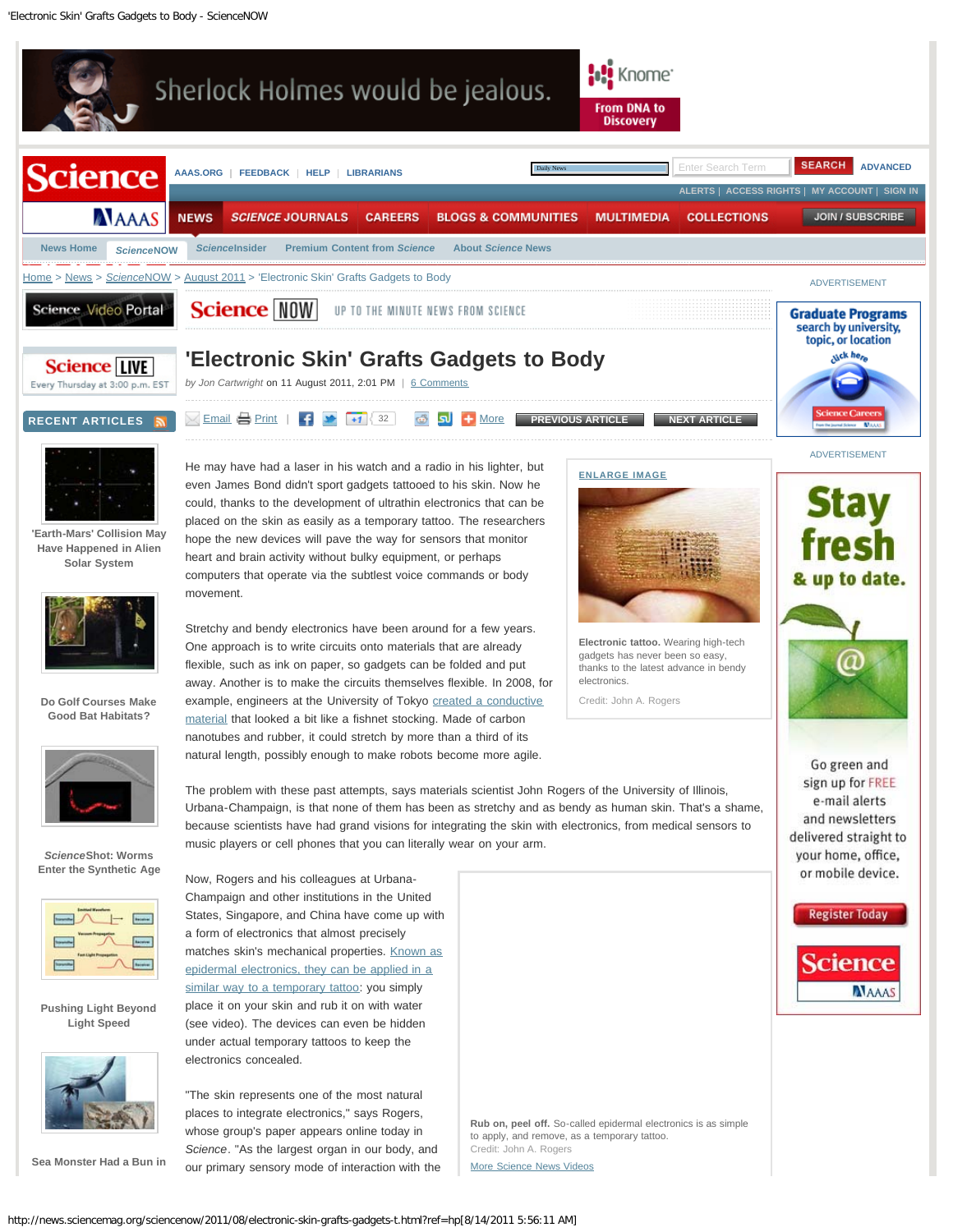'Electronic Skin' Grafts Gadgets to Body - ScienceNOW

**[the Oven](http://news.sciencemag.org/sciencenow/2011/08/sea-monster-had-a-bun-in-the-ove.html)**

world, it plays a special role."



*[Science](http://news.sciencemag.org/sciencenow/2011/08/scienceshot-worlds-oldest-wood.html)***[Shot: World's](http://news.sciencemag.org/sciencenow/2011/08/scienceshot-worlds-oldest-wood.html) [Oldest Wood](http://news.sciencemag.org/sciencenow/2011/08/scienceshot-worlds-oldest-wood.html)**



**[Three Snug Bugs](http://news.sciencemag.org/sciencenow/2011/08/three-snug-bugs.html)**

**[Article Archives](http://news.sciencemag.org/sciencenow/archives.html)**

**CATEGORIES**

- [AFRICA](http://news.sciencemag.org/sciencenow/africa/) (2)
- [ANATOMY,](http://news.sciencemag.org/sciencenow/anatomy-morphology-biomechanics/) [MORPHOLOGY,](http://news.sciencemag.org/sciencenow/anatomy-morphology-biomechanics/)
- [BIOMECHANICS](http://news.sciencemag.org/sciencenow/anatomy-morphology-biomechanics/) (244) [ANTHROPOLOGY](http://news.sciencemag.org/sciencenow/anthropology/) (43)
- [APPLIED PHYSICS](http://news.sciencemag.org/sciencenow/applied-physics/) (95)
- [ASIA/PACIFIC](http://news.sciencemag.org/sciencenow/asiapacific/) (172)
- [ASTRONOMY](http://news.sciencemag.org/sciencenow/astronomy/) (1240)
- 
- [ATMOSPHERIC SCIENCE](http://news.sciencemag.org/sciencenow/atmospheric-science/) (221)
- [BIOCHEMISTRY](http://news.sciencemag.org/sciencenow/biochemistry/) (126)
- [BOTANY](http://news.sciencemag.org/sciencenow/botany/) (208)
- [CELL BIOLOGY](http://news.sciencemag.org/sciencenow/cell-biology/) (382)
- [CHEMISTRY](http://news.sciencemag.org/sciencenow/chemistry/) (347)
- [COMPUTERS,](http://news.sciencemag.org/sciencenow/computers-mathematics/)
- [MATHEMATICS](http://news.sciencemag.org/sciencenow/computers-mathematics/) (254)
- [DEVELOPMENT](http://news.sciencemag.org/sciencenow/development/) (152)
- [EARTH SCIENCE](http://news.sciencemag.org/sciencenow/earth-science/) (13)
- [ECOLOGY](http://news.sciencemag.org/sciencenow/ecology/) (1347)
- [ECONOMICS](http://news.sciencemag.org/sciencenow/economics/) (35)
- **EDUCATION** (4)
- **ENGINEERING**
- **ENTOMOLOGY**
- **ENVIRONMEN**
- (50) **EPIDEMIOLOG**
- [EUROPE](http://news.sciencemag.org/sciencenow/europe/) (22)
- 
- **[EVOLUTION](http://news.sciencemag.org/sciencenow/evolution/) (** [GENETICS](http://news.sciencemag.org/sciencenow/genetics/) (1
- GEOCHEMIST
- **GEOPHYSICS**

The new technology is the product of advances in several areas. One is in the active circuit components transistors, diodes, and other inherently stiff semiconductors—which Rogers's group has flattened and shrunk to the size of the tiniest bumps and wrinkles on the skin. Another is in the material on which these components are arranged: a sheet of rubbery "elastomer" that mimics the mass, thickness, and elasticity of the skin. Like an extra-clingy plastic wrap, the elastomer sticks to the skin naturally, using only the weak, shortrange, attractive forces that always exist between neighboring molecules for adhesion. It can stay attached for over 24 hours almost anywhere on the body.

The third important ingredient is the circuit's arrangement. Place the components and wires too close and they will stiffen the device, making it liable to tear. So Rogers's group uses a computer program to predict all the stresses and strains that arise with different designs and then picks the one that keeps elasticity at a maximum.

In one experiment, the group applied a device the size of a postage stamp to a person's chest to pick up the electrical signals produced by the heart. The measurements agreed "remarkably well" with those produced by a hospital electrocardiogram, the researchers say, without relying on potentially uncomfortable gels or tape. In another experiment, the group applied a device containing a microphone to a person's throat and fed the signal to a computer. The computer could recognize four different words: "up," "down," "left," and "right." This technology could eventually help people with some disabilities control computers, the researchers say.

Physicist Siegfried Bauer of Johannes Kepler University in Linz, Austria, agrees that epidermal electronics have important medical applications. However, he notes that the technology needs to be tested with a range of skin conditions, from dry to sweaty. "Circuits must allow for transpiration and breathing," he says.

Rogers and his colleagues have separately demonstrated that they can add other useful features to epidermal electronics. Solar cells could one day power the devices without an external source; meanwhile, signals recorded by the devices could be transmitted to a base station wirelessly with antennas. In the long term, Rogers believes the technology could provide an electronic link to the body's most subtle processes, including the movement of enzymes and antibodies, to track the path of disease. "Ultimately, we think that [our] efforts can blur the distinction between electronics and biology," he says.

*Follow Science***NOW** *on [Facebook](http://www.facebook.com/home.php#!/sciencenow) and [Twitter](http://twitter.com/#!/sciencenow)*

Posted in [Materials Science](http://news.sciencemag.org/sciencenow/materials-science/)



## **Related Articles**



**JULY 22, 2011 [A Submarine That Doesn't](http://news.sciencemag.org/sciencenow/2011/07/a-submarine-that-doesnt-make-wav.html) [Make Waves](http://news.sciencemag.org/sciencenow/2011/07/a-submarine-that-doesnt-make-wav.html)**



**JULY 8, 2011 [Podcast: Frying Tumors,](http://news.sciencemag.org/sciencenow/2011/07/podcast-frying-tumors-zombie-cane.html) [Zombie Cane Toads, and a](http://news.sciencemag.org/sciencenow/2011/07/podcast-frying-tumors-zombie-cane.html) [123-Year-Old Recording](http://news.sciencemag.org/sciencenow/2011/07/podcast-frying-tumors-zombie-cane.html)**



**JULY 6, 2011 [Scientists Play World's Oldest](http://news.sciencemag.org/sciencenow/2011/07/scientists-play-worlds-oldest-co.html) [Commercial Record](http://news.sciencemag.org/sciencenow/2011/07/scientists-play-worlds-oldest-co.html)**

| $\sim$          |                          |
|-----------------|--------------------------|
| 3(148)<br>Y(33) | Login                    |
| IT, CLIMATE     | This Page<br>Share       |
| GY (158)        | What's on your mind      |
| 503)            |                          |
| 175)            |                          |
| RY,<br>(349)    | Cancel<br>Post<br>Follow |